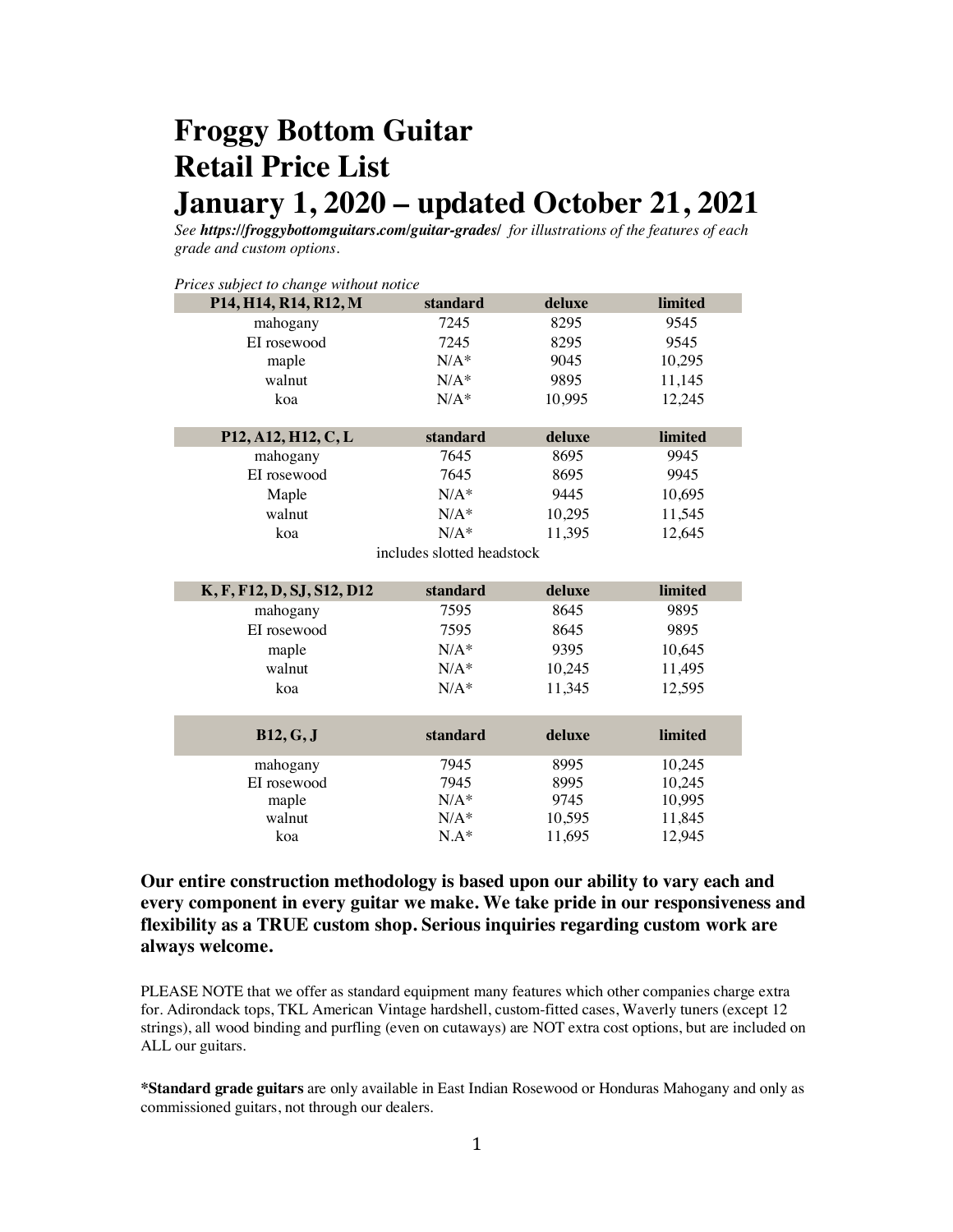### **Top Materials**

**Adirondack and Sitka Spruce** are available at no extra charge. For **German Spruce,** add \$800 For **Carpathian Spruce,** add \$500 For **Englemann Spruce,** add \$500 For **Koa**, add \$1350 For **Mahogany**, add \$650 For **Sinker Mahogany**, add \$1000 NOTE: Koa, Mahogany, and Sinker tops are only available with back and sides of the same material.

### **Premium Back and Side Materials** *(NOT available on Standard Grade Guitars)*

**Bigleaf Maple (fiddleback)**: \$750 **Bigleaf Maple (quilted)**: \$4750

**Rock Maple (tiger)**: \$3250 **Rock Maple (quilted)**: \$4250 **Rock Maple (birdseye)**: \$3250

**European Maple (fiddleback)**: \$1300

**Sapele (ribbon figure)**: \$1500 **Sapele (quilted)**: \$4650

**Koa (4A)**: \$2700 **Koa (5A)**: \$3950 **Koa (Exhibition)**: *by quotation*

**Sinker Mahogany**: \$2000 **Sinker Mahogany (figured)**: \$2750 and up

**Honduras Mahogany**: no extra charge **Honduras Mahogany (fiddleback)**: \$2750

**Walnut (4A)**: \$1600 **Walnut (5A)**: *by quotation*

**\_\_\_\_\_\_\_\_\_\_\_\_\_\_\_\_\_\_\_\_\_\_\_\_\_\_\_\_\_\_\_\_\_\_\_**

**East Indian Rosewood**: no extra charge

**Guatemalan Rosewood (4A)**: \$4500 – updated 10/21/21 **Guatemalan Rosewood (5A)**: *by quotation*

**Madagascar Rosewood**: 4A: \$4850, **Madagascar Rosewood:**5A: \$5950 and up.

**Brazilian Rosewood**: 4A: \$7500 – updated 10/21/21 **Brazilian Rosewood (**5A): *by quotation (available only on directly commissioned guitars)*

**Cocobolo:** \$2500 and up *by quotation*

**Tasmanian Blackwood (4A)**: \$2500 **Tasmanian Blackwood (5A)**: \$3750

**Malaysian Blackwood (5A)**: \$1500 and up *by quotation*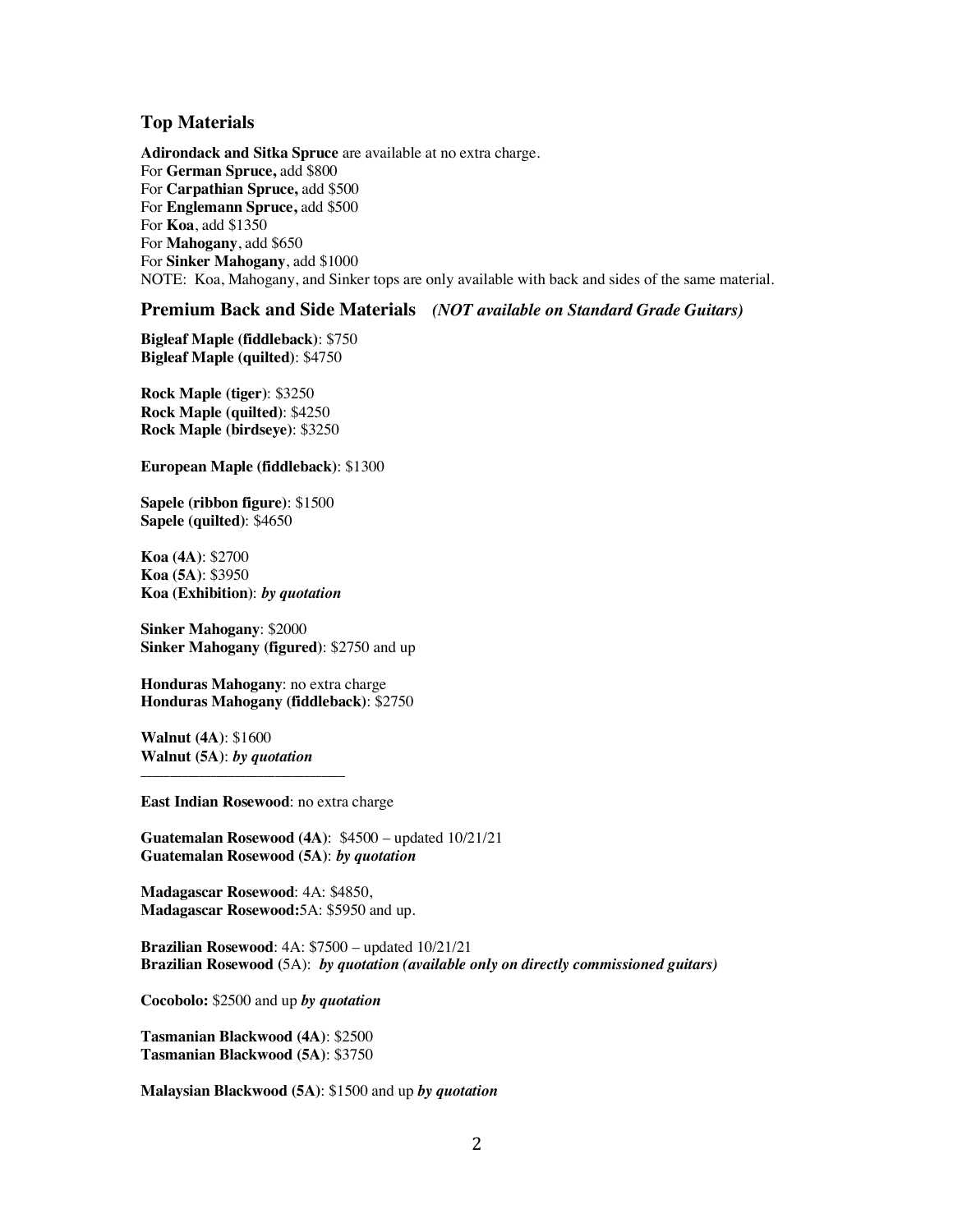# **Other Options**

*See grades page for illustrations of many of these options.*

**Nut width variation**: NO EXTRA CHARGE

**12 string models**: Available in all full sized and jumbo models - \$675 **Left hand models**: \$425 **Cutaway models**: \$1000

**Slotted Peghead**: 6-string only - \$400 (no extra charge on models P-12, A-12, H-12, C, L.)

**Tuners:** Nickel Waverly tuners standard. Gold tuners add \$120.

**Sunburst Top**: \$750

**Bound headstock**: \$375

**Curly Maple heel grafts**: \$350

#### **Fretboard Inlay**:

#3 pattern (fleur-de-lis at frets 5, 7, 9, 12 and 15 in green abalone or M-O-P) - \$450 #5 pattern (scalloped diamonds at frets 5, 7, 9, 12 and 15 in green abalone or M-O-P) - \$450 #7 pattern (fleur-de-lis at frets 1, 3, 5, 7, 9, 12, 15, and 17 in green abalone or M-O-P) - \$600 #9 pattern (scalloped diamonds at frets 1, 3, 5, 7, 9, 12, 15, and 17 in green abalone or M-O-P) - \$600

**Abalone Rosette**: Premium Paua - \$350 **Abalone Backstripe**: Premium Paua - \$300 **Abalone Rosette and Backstripe**: Premium Paua - \$575

**Abalone Top Trim** (perimeter): Premium Paua - \$1250, Cutaway - \$1400 **Abalone Top Trim** (perimeter and fingerboard extension): Premium Paua - \$1950, Cutaway - \$2325

**Pyramid Bridge:** - \$425

**Hoffee Carbon Fiber Case:** - \$1400